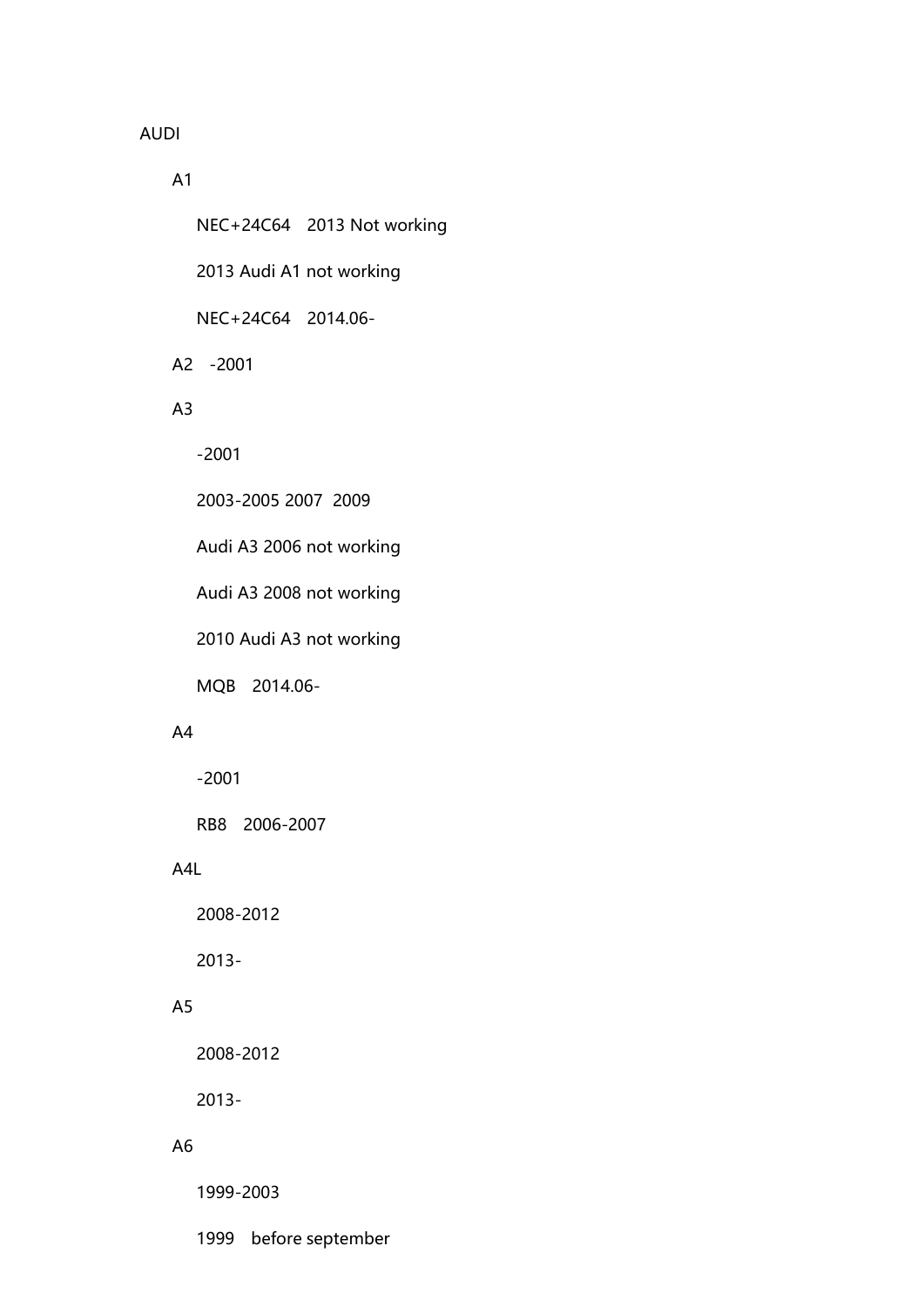A6L 2004-2011

Audi A6 2014/2015 are not working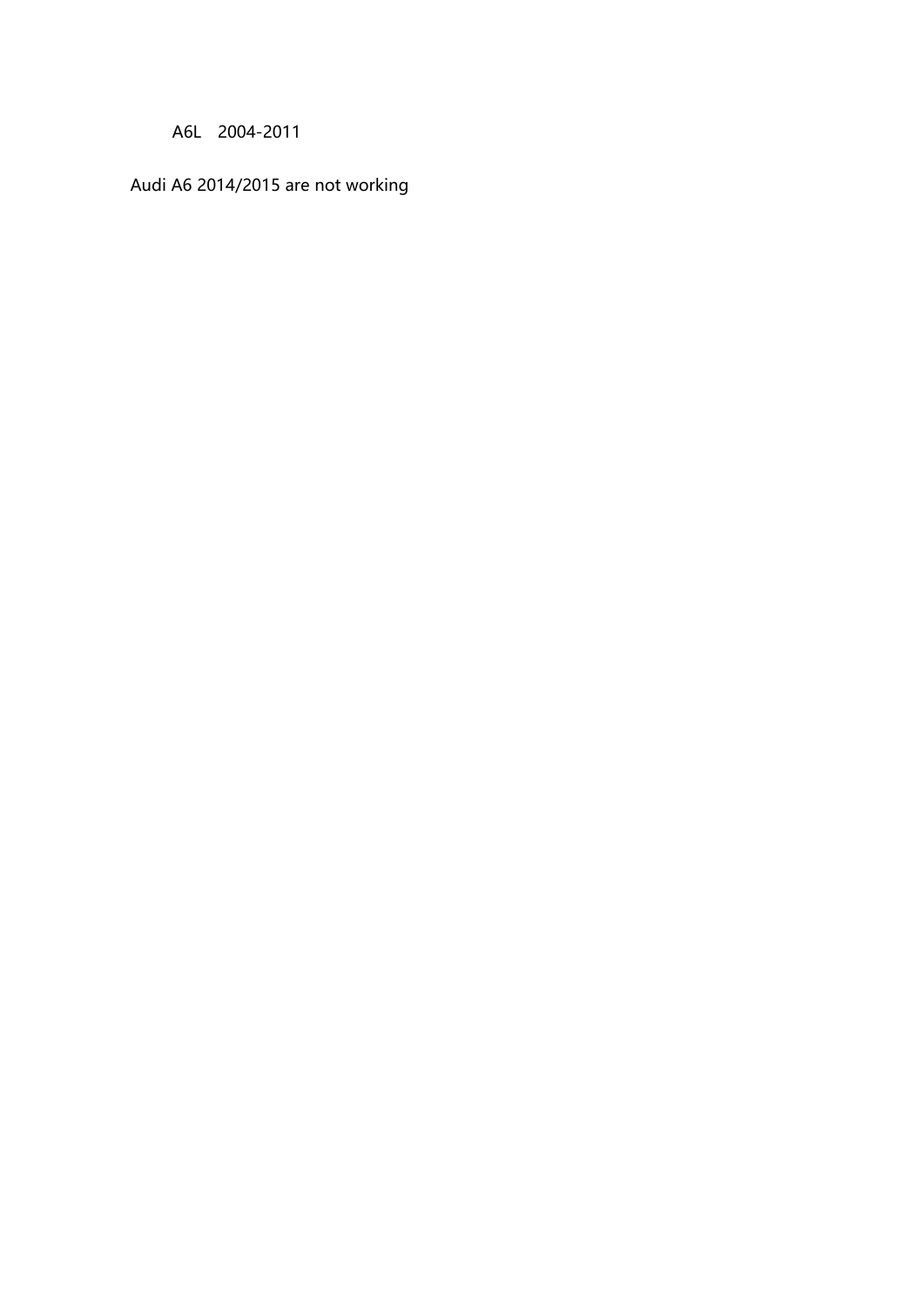A8L 2003-2010

# Q2

MQB 2014.06-

# Q3

NEC+24C64 2013

NEC+24C64 2014.06-

# Q5

2008-2012

2013-

Q7 2006-2011

R8 2007-

### S5

2008-2012

2013-

TT 2007-

Other model(K Line)

#### BENTLEY

**Continental** 

-2007

2007-2010

Mousse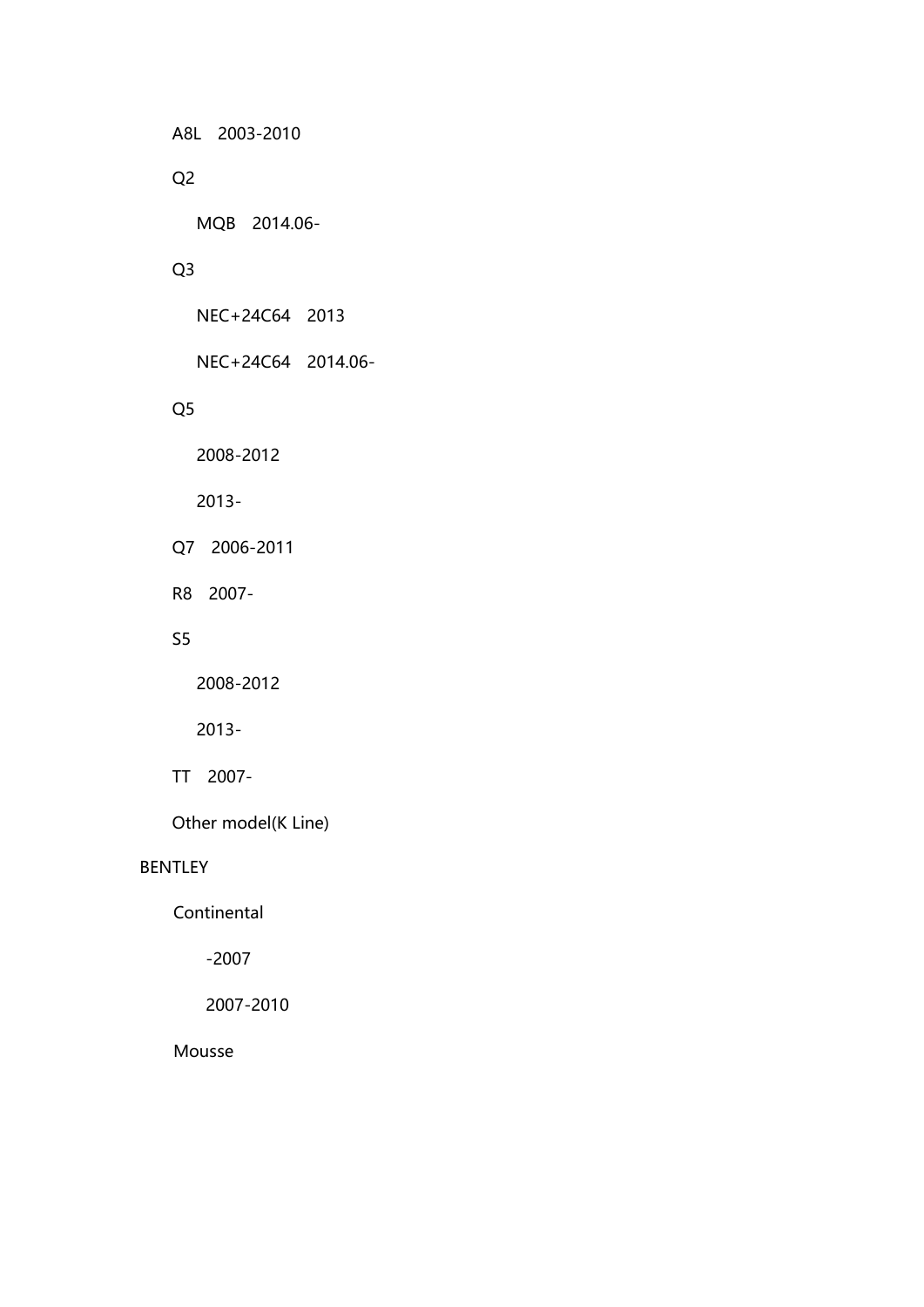### BENZ

A series

W169

| 2012 W169 Mercedes-Benz not working |  |
|-------------------------------------|--|
|                                     |  |

W176

#### B series

W245

W246

# C series

W203 2007.04-

W204 (Not Working)

W205

# CLA series

W117

# CLK series

C207 (E-COUPE)

# benz c207 2013 not working

W209

CLS series

W218

W219

### E series

A207 (E-COUPE)

W211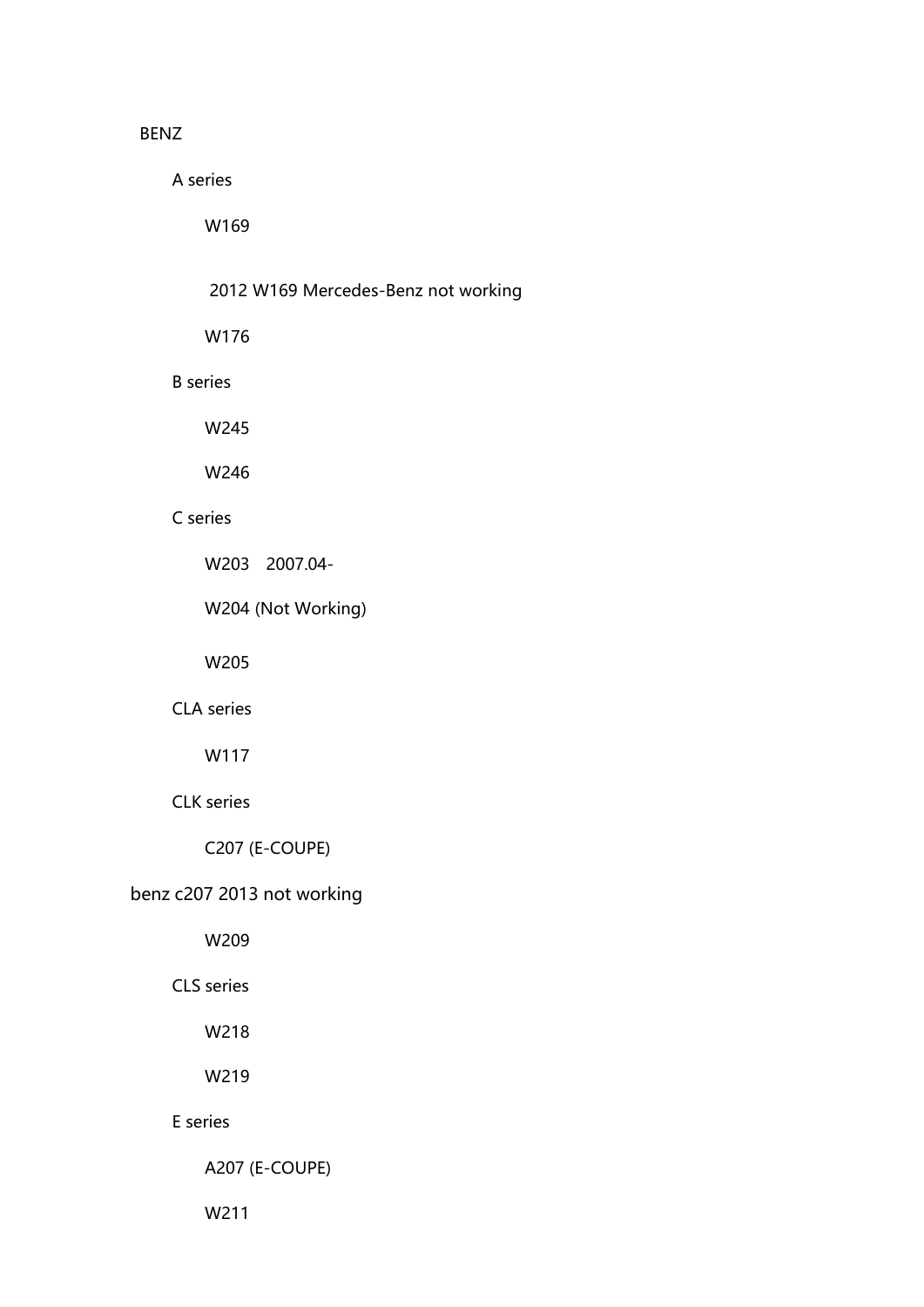#### W212

2012 and 2015 year are not working

G series

W463

# GL series

X164

GLK series

X204

ML series

W164

W166

# R series

W251

#### S series

W222

2016 Mercedes Bens S Class W222(not Work)

SL series

R231

# SLK series

R171

### R172

SLS series R197

# ML280 year 2010 and a GL350 year 2008 are not working

CITROEN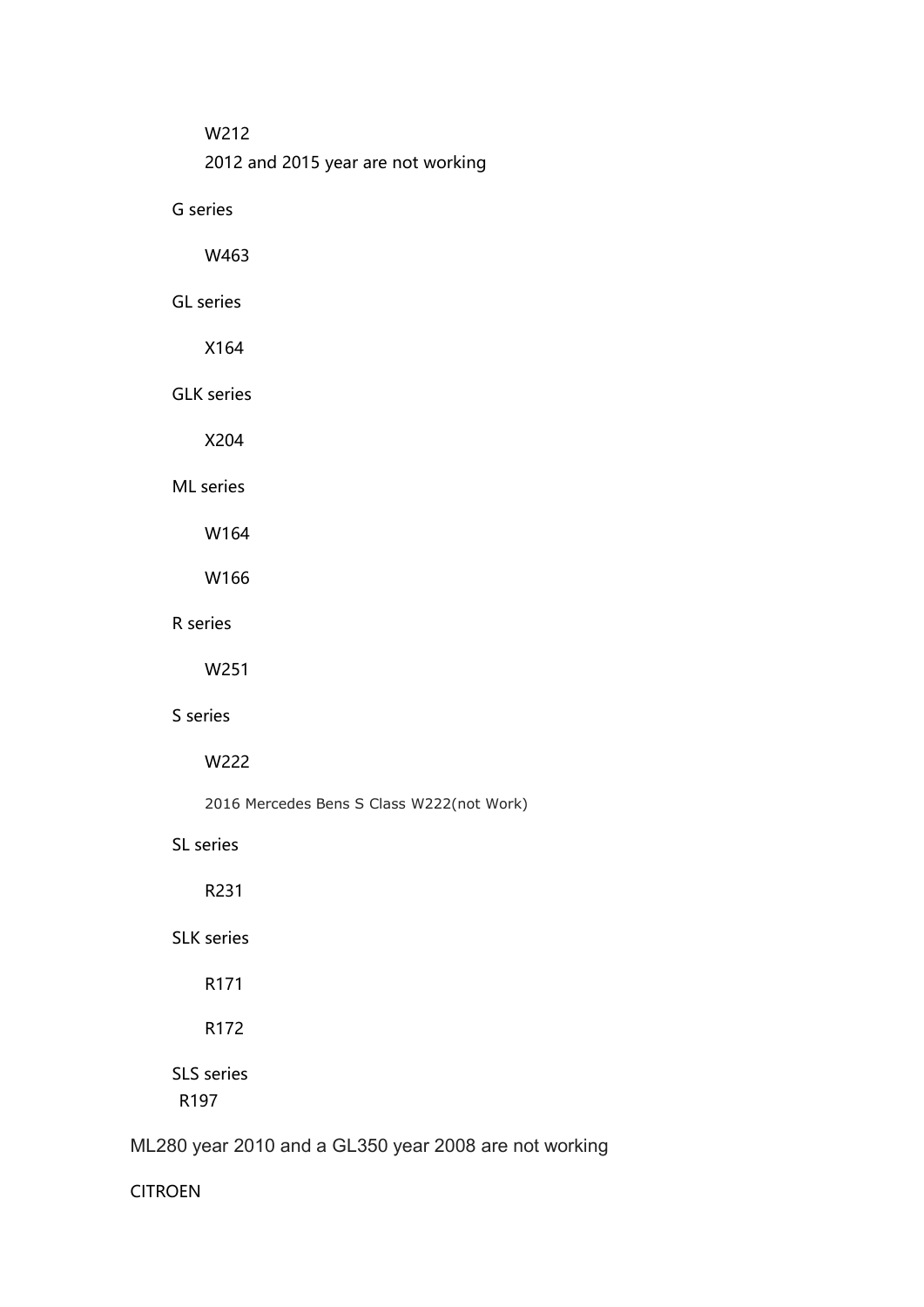Jumper 2015

FERRARI

458 italia

California

ferrari california 2009 (not Work) ferrari california 2012 (not Work)

FIAT

500

500

500 TFT

500L

500X

Type 1

Type 2

500X TFT

### Albea

Albea 95040

Brava

95040

Bravo

95040

Croma

95040

Doblo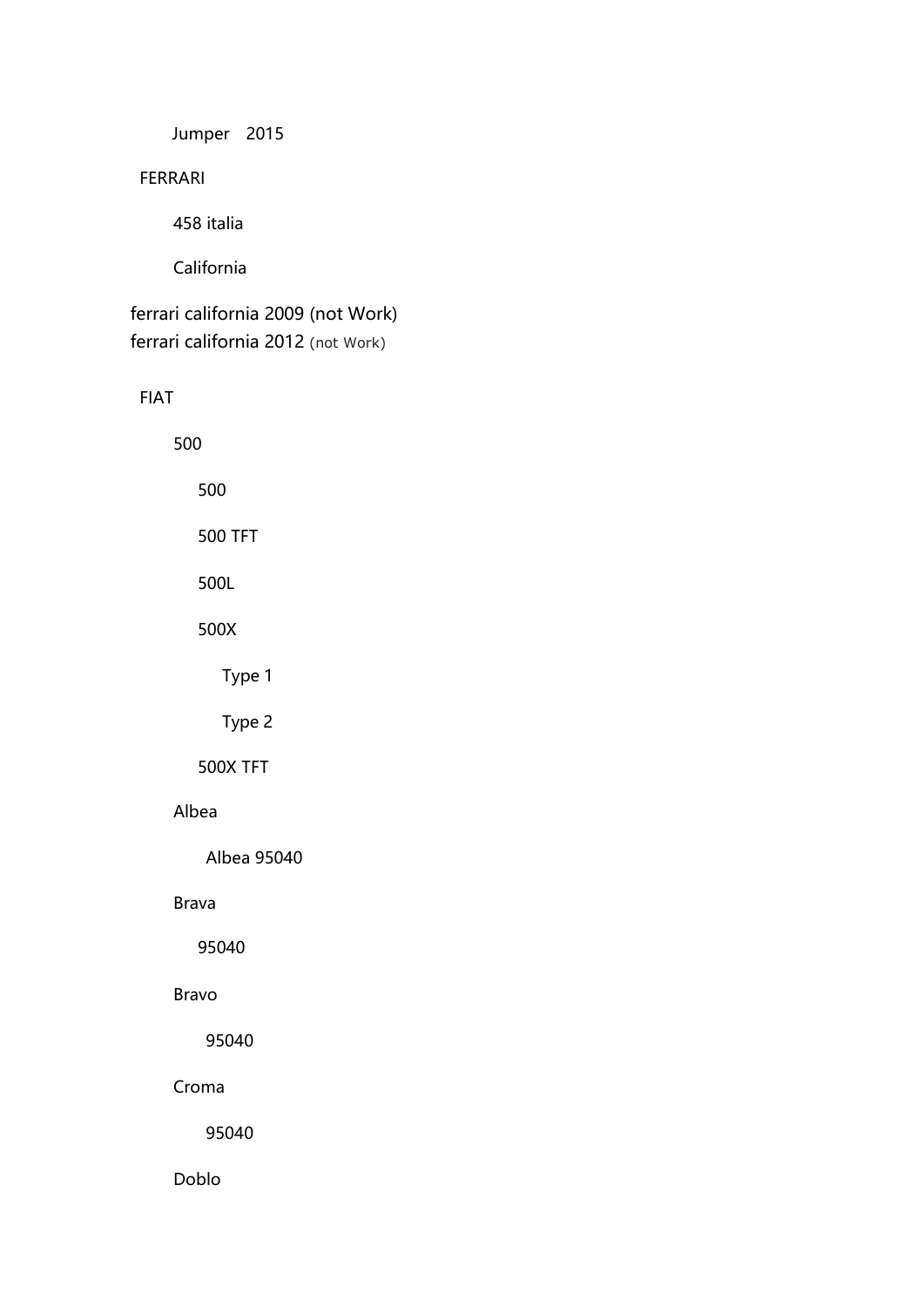# 2011

2015

95040

# Ducato

2011-

2015

95040

# Fiorino

Freemont

2012

# 2013-

Grande punto

# Idea

95040

### Linea

95040

Marelli

Mobi 2018

# Palio

95040

95160

VDO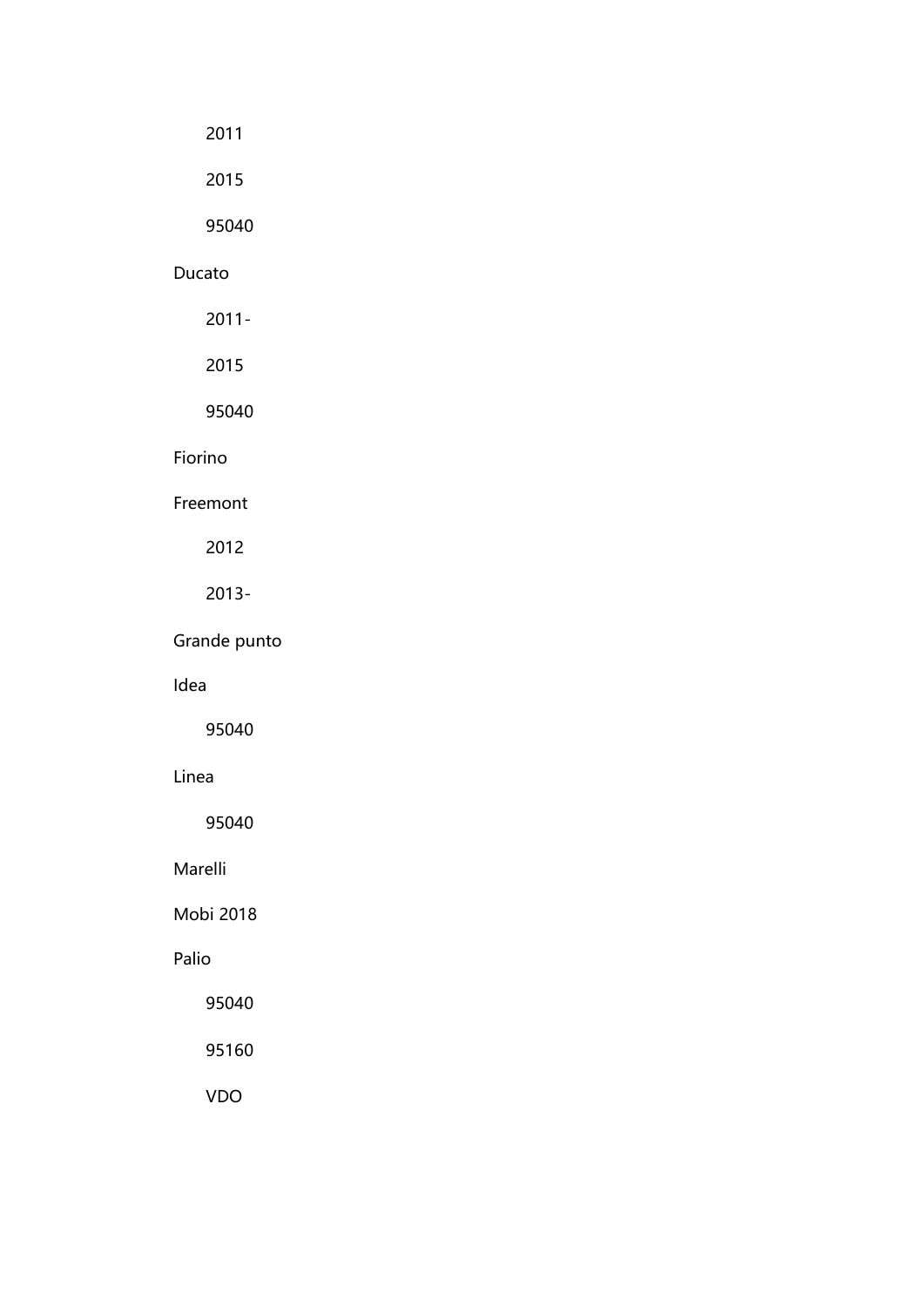# Panda

2012

95040

### Punto

95040

95160 2015

EVO

# Qubo

# Siena

VDO

# Stilo

HC -2005

HCS 2005-

# Strada

VDO

### Toro

2016

2017

# Uno way

# VDO

MM 2015

### JAGUAR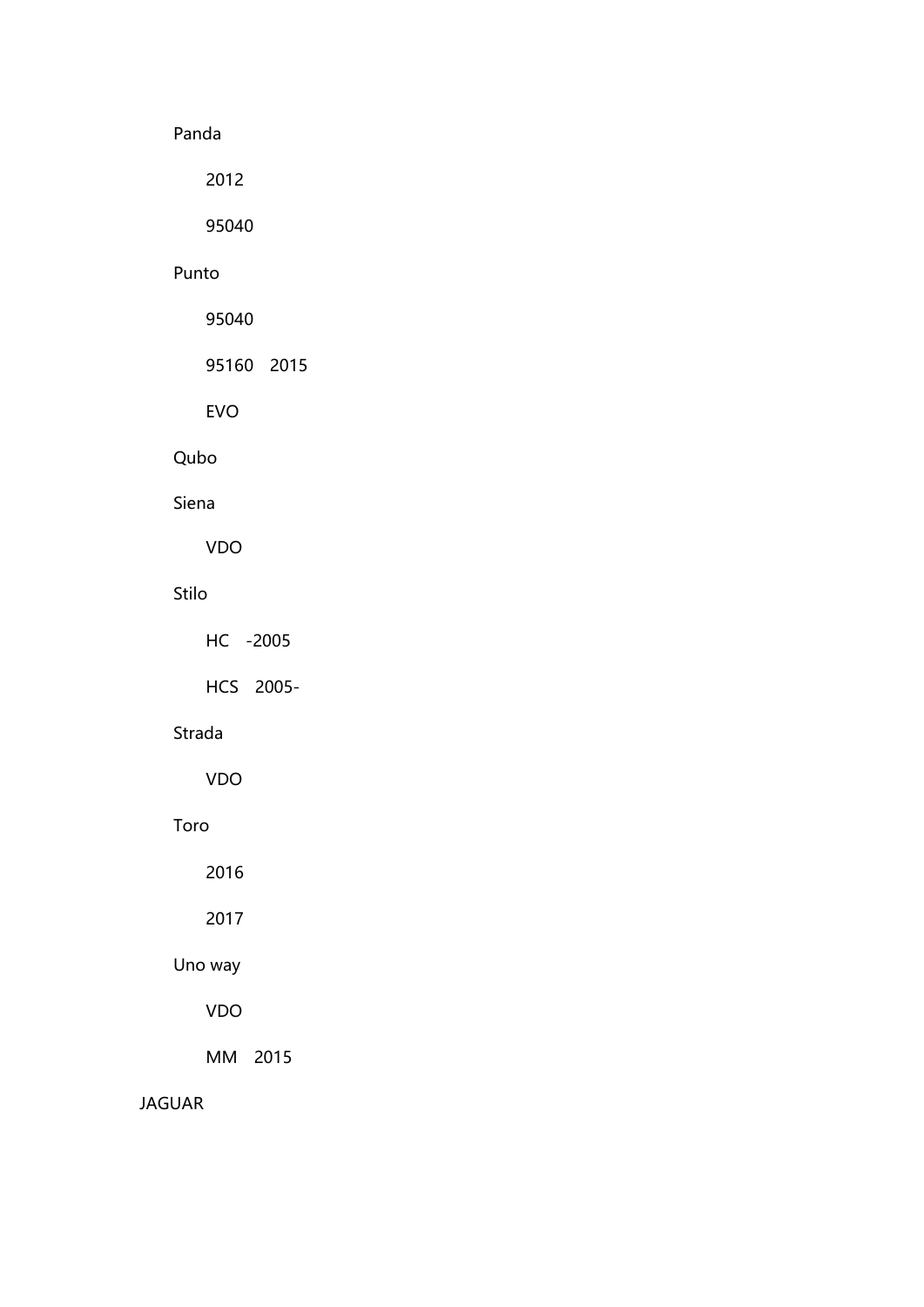### F series

EEPROM data backup

Mileage adjustment

# EEPROM data recovery

XE series 2015-

XJ series

2010-

2016

### LANDROVER

Discovery 4

2010-2011

2012 can not support

2015-

Evoque 2011-

Freelander 2 2013-

Range rover

2010-

2015

# Range rover sport

2010-2012

# 2013 not working

2014-

#### MASERATI

Ghibli

2014 year not work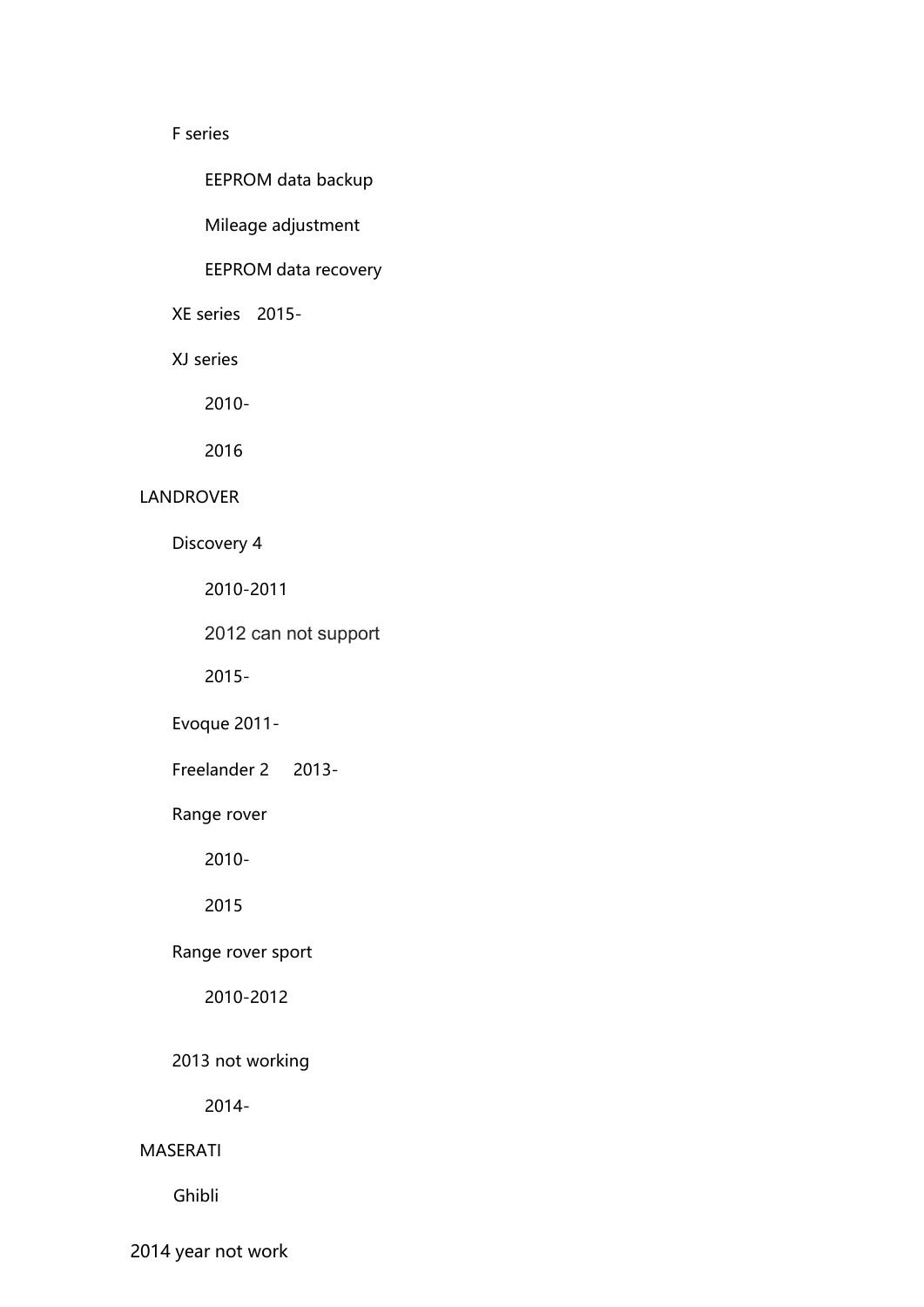Quartoporte

Levante

#### PEUGEOT

Boxer 2015

### PORSCHE

- 911 2001.08-2010
- 918 2015
- 996 2001.08-2005
- 997 2005-2010 2006 Porsche 997 is not working

Boxster 2001.08-2010

Cayenne

-2009

2010-

Cayman 2005-2010

Panamera 2010-

### RENAULT

Koleos

# SEAT

NEC+C64 2013(white)

EEPROM data backup

Mileage adjustment

EEPROM data recovery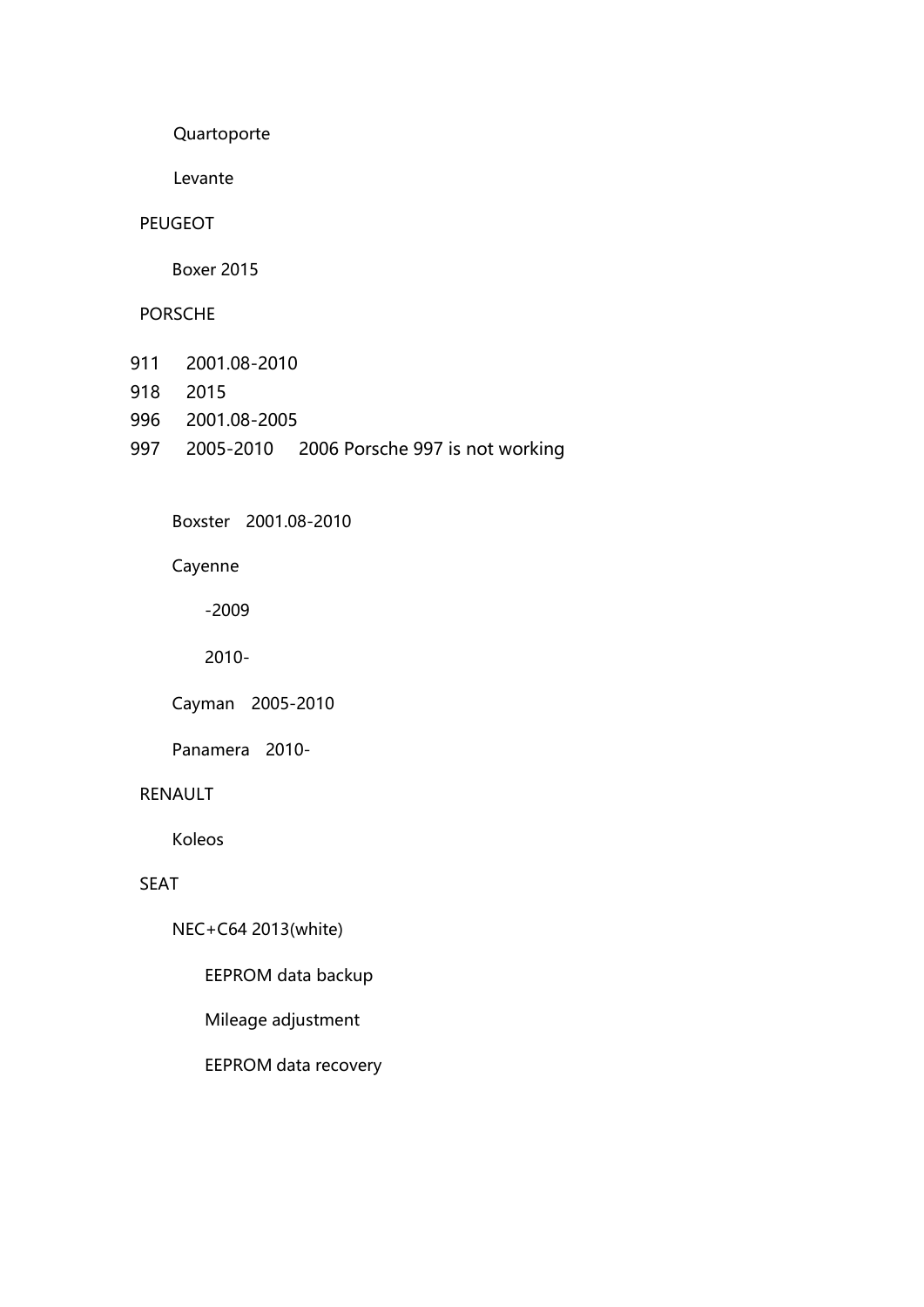#### NEC+24C64(Color)(Type 1)

EEPROM data backup

Mileage adjustment

EEPROM data recovery

# NEC+24C64(Color)(Type 2)

#### Alhambra

NEC+24C64 2014.06-

#### Altea

NEC+24C64 VDO

VDO K-Line

### Ibiza

NEC+24C64 VDO

VDO K-Line

NEC+24C32 VDO 2009

MQB 2014.06-

#### Leon

NEC+24C64 VDO

VDO K-Line

NEC+24C32 VDO 2009 not working

2009 Seat Leon not working

MQB 2014.06- not working

2016 plate seat leon 2 litre is not working

seat Leon 1.6tdi (2016) is not working

#### Toledo

MQB 2014.06-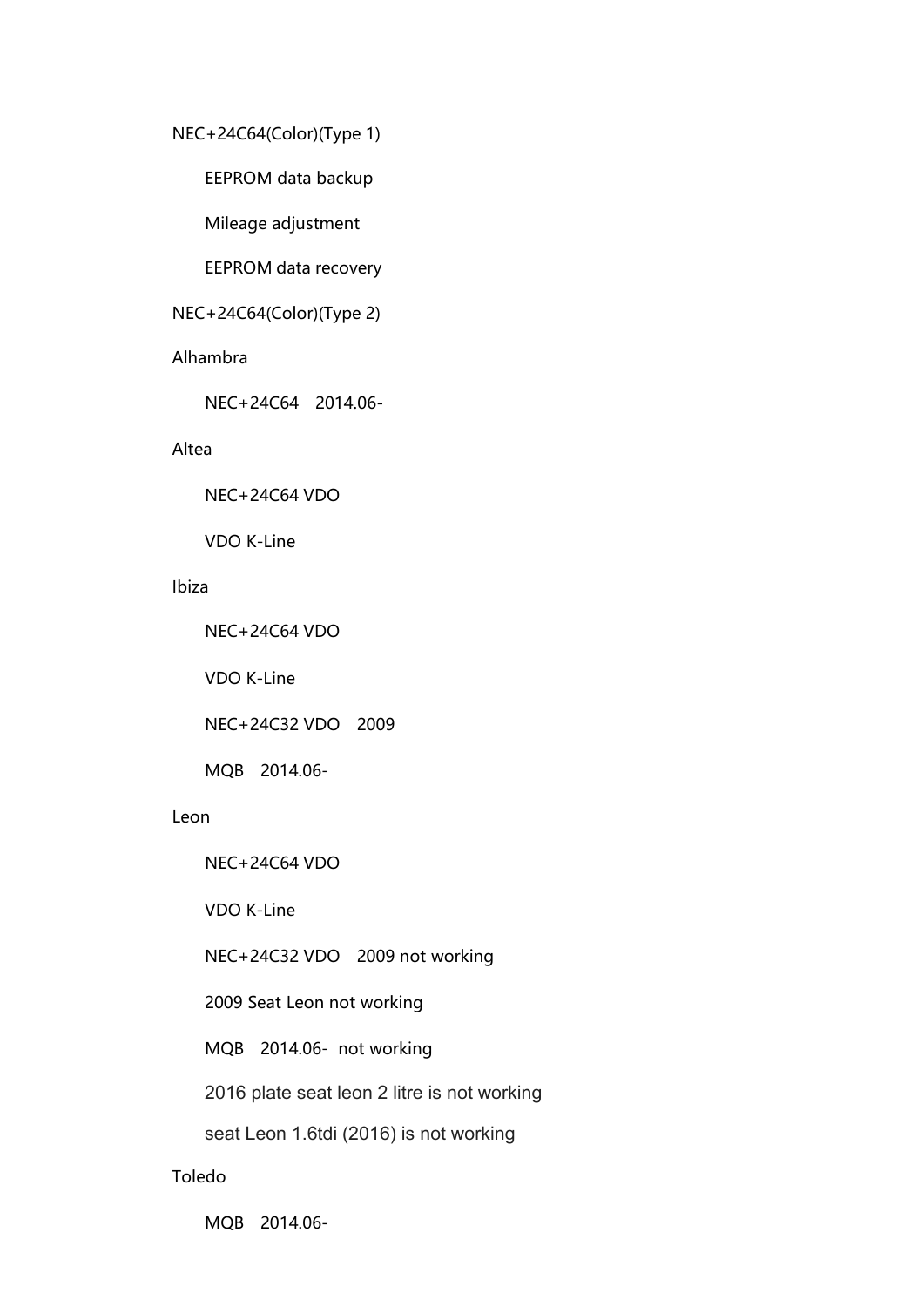Other model(K-Line)

### SKODA

NEC+C64 2013(white)

EEPROM data backup

Mileage adjustment

EEPROM data recovery

NEC+24C64(Color)(Type 1)

EEPROM data backup

Mileage adjustment

EEPROM data recovery

NEC+24C64(Color)(Type 2)

EEPROM data backup

Mileage adjustment

EEPROM data recovery

NEC+35XX

EEPROM data backup

Mileage adjustment

EEPROM data recovery

2007-CDC32XX

Fabia

VDO K-Line

2007-NEC+24C32 VDO

2007 Skoda Fabia not working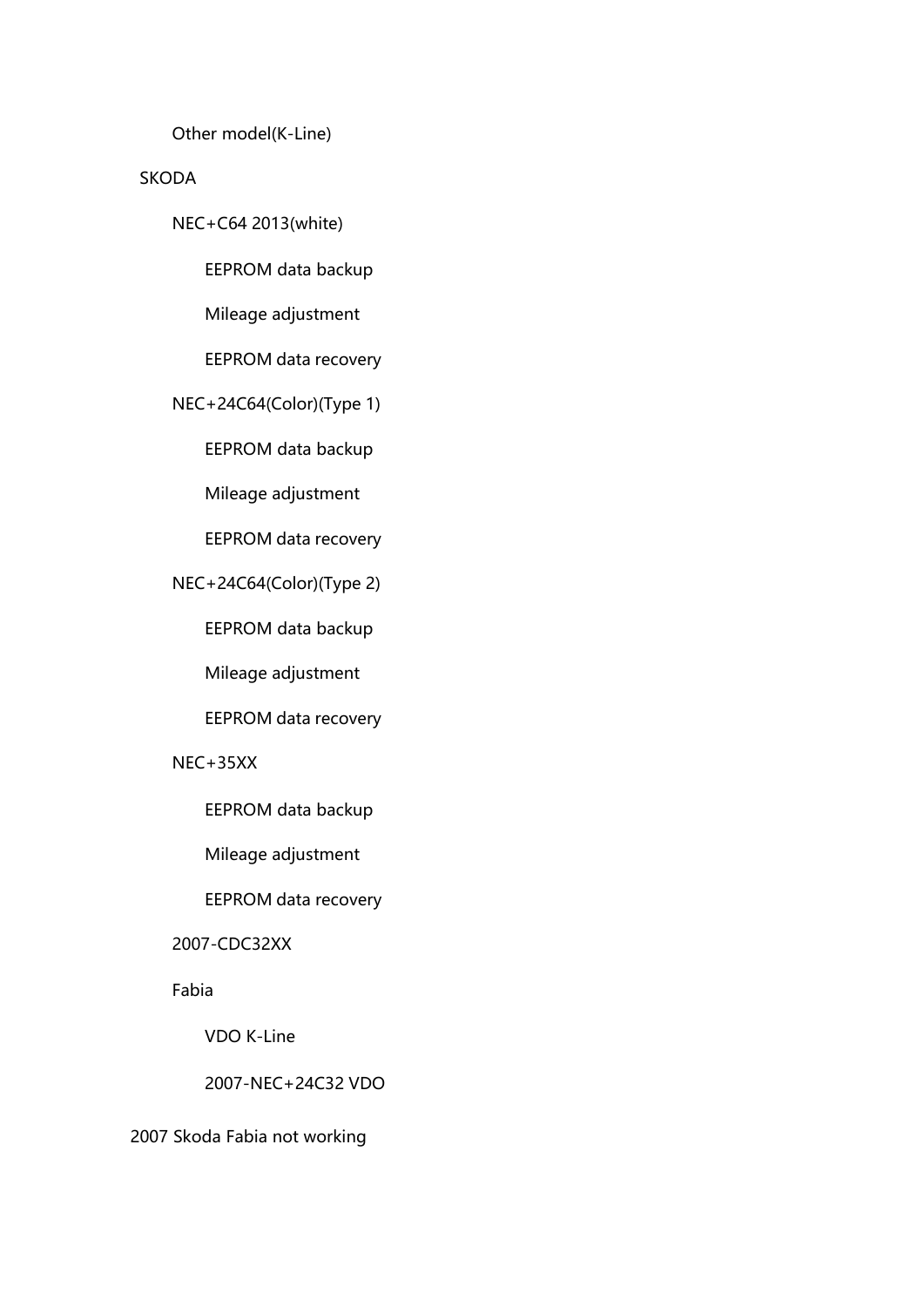NEC+24C64 VDO

NEC+C642013(white)

2013-2015 NEC+35XX

MQB(2014.06-)

#### Laura

2010 NEC+24C32 VDO

### **Octavia**

VDO K-Line

2007-CDC32XX

2009-2010 NEC+24C32 VDO

NEC+24C64 VDO

NEC+C64 2013(white)

MQB(2014.06-) not working 2014 skoda octavia 1.6 litre diesel is not working

Rapid

2013-2015 NEC+35XX

MQB 2014.06-

VDO K-Line

#### Superb

VDO K-Line

2009 NEC+24C32 VDO

NEC+24C64 VDO

NEC+C64 2013(white)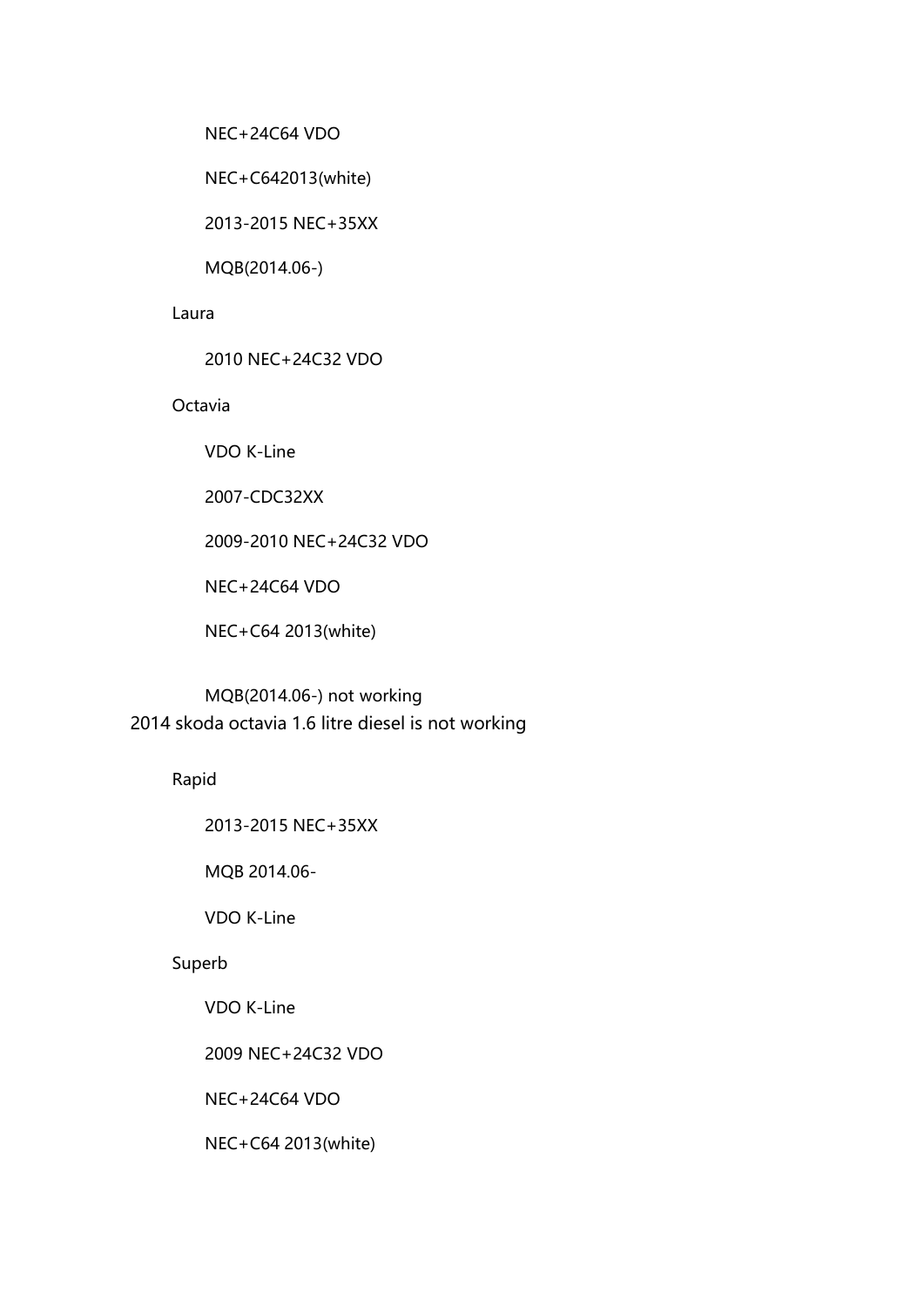```
MQB(2014.06-)
```
VDO K-Line

# Yeti

NEC+24C64 VDO

NEC+24C64 2013(white)

NEC+24C64 2014.06-

Other model(K-Line)

### SMART

BR451

# VOLVO

S80 2007-2010

XC60 2007-2010

XC70 2007-2010

#### VW

Bora

VDO K-Line

2009- NEC+24C32 VDO

2013 JC

2014-2015 NEC+35XX

# Beetle

VDO K-line

NEC+95320 MM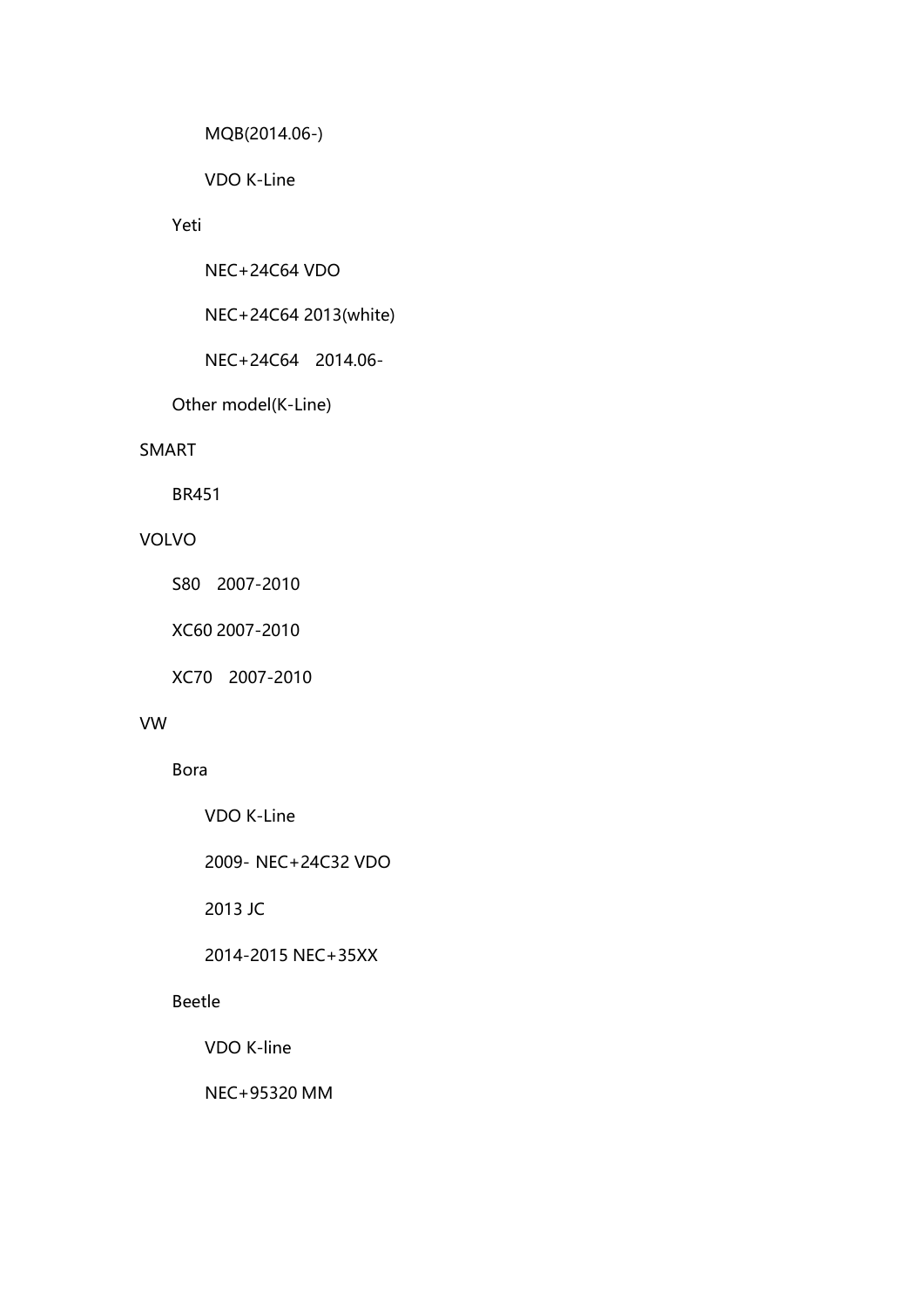# Caddy

-2008 CDC32XX

2008-CDC32XX

NEC+24C64 2013(white)

NEC+24C64(Color)(Type 1)

NEC+24C64(Color)(Type 2)

NEC+24C64(2014.06-)

#### CC<sub>2</sub> and the contract of the contract of the contract of the contract of the contract of the contract of the contract of the contract of the contract of the contract of the contract of the contract of the contract of the

NEC+24C32 VDO

NEC+24C64 VDO

NEC+24C64 2013(white)

NEC+24C64(Color)(Type 1)

NEC+24C64(Color)(Type 2)

# NEC+24C64(2014.06-) not working

VW CC 2014 not working

CDC 2007

Cross Lavida

2013-2015 NEC+35XX

### EOS

2008 CDC32XX

2008- NEC+24C32 VDO

NEC+24C64 VDO

NEC+24C64 2014.06-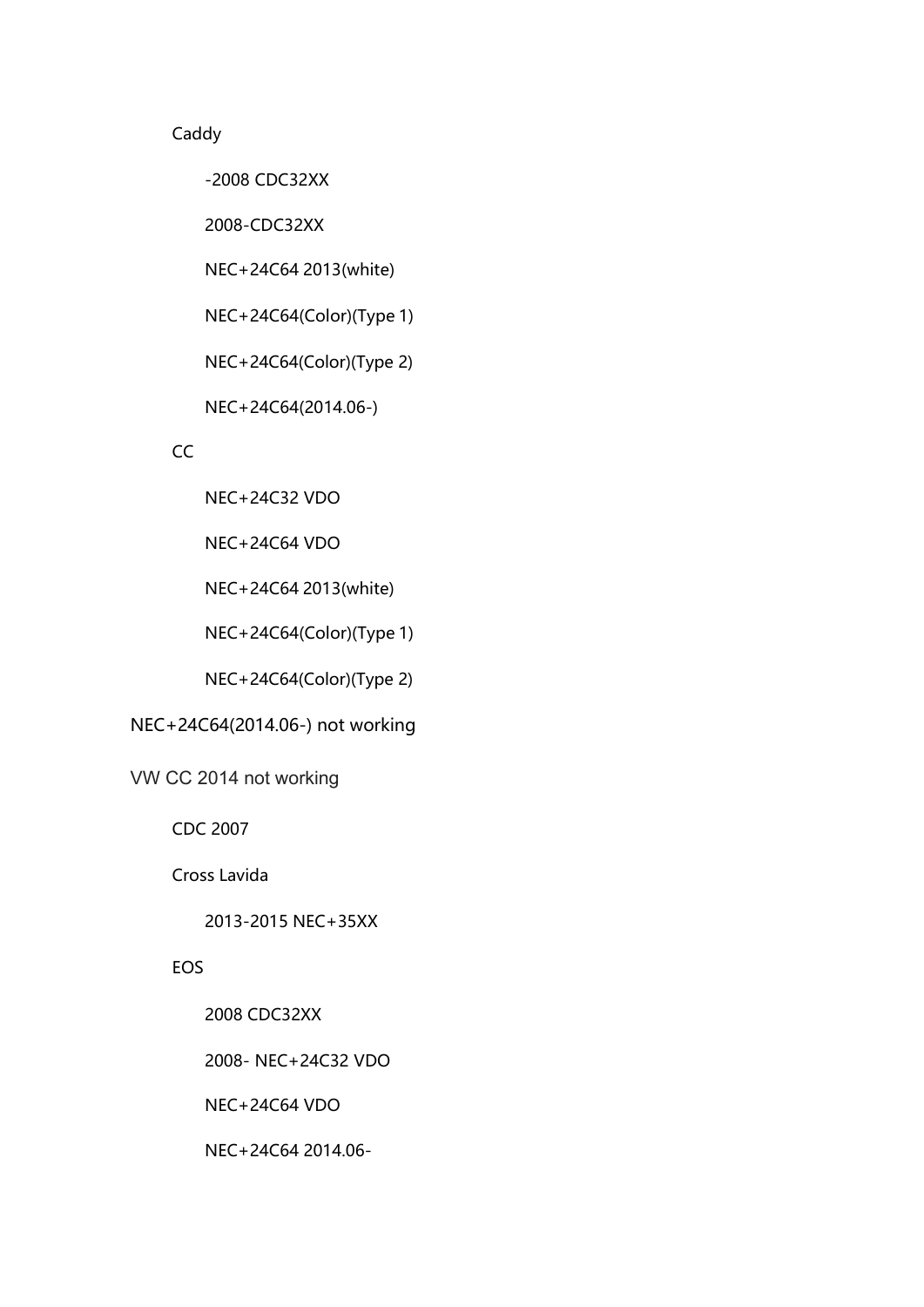Golf

VDO K-Line

NEC+95320MM

9S12XHZ512

NEC+24C32 VDO

NEC+24C64 VDO

NEC+24C642013(white)

NEC+24C64(Color)(Type 1)

NEC+24C64(Color)(Type 2)

NEC+24C64(2014.06-)

GOLF7 MQB 2014.06-

# **VW golf 5 2007 is not working VW GOLF 2017 is not working**

GOLF5 2007-CDC32XX not working

Gran Lavida

2013-2015 NEC+35XX

**GTI** 

NEC+24C64 VDO

NEC+24C64 2013(white)

NEC+24C64 (color ) type 1

NEC+24C64 (color ) type 2

Jetta

2006-2010 K-Line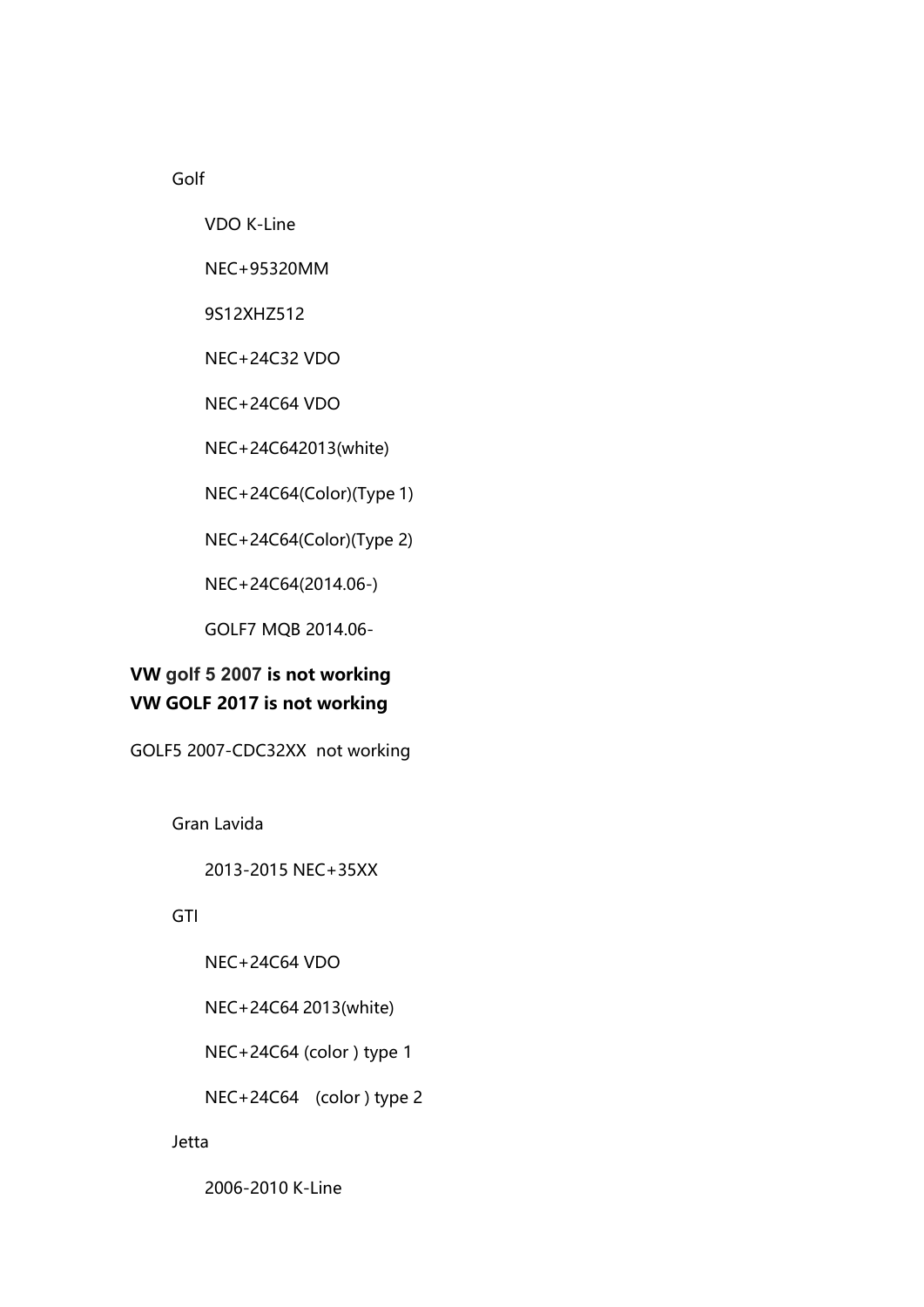9S12XHZ512

2013 JC

2014-2015 NEC+35XX

NEC+24C64 2014.06-

#### Lamando

MQB 2014.06

#### Lavida

NEC+24C08 (IMMO 3.5)

NEC+95320 MM

2010 NEC+24C32 VDO

NEC+24C64 VDO

2013-2015 NEC+35XX

# Magotan

2007-2010 CDC32XX

NEC+24C64 VDO

NEC+24C64 2013 (white)

NEC+24C64 (color) Type 1

NEC+24C64 (color) Type 2

NEC+24C64 2014.06-

#### Passart

VDO K-Line

NEC+24C32 VDO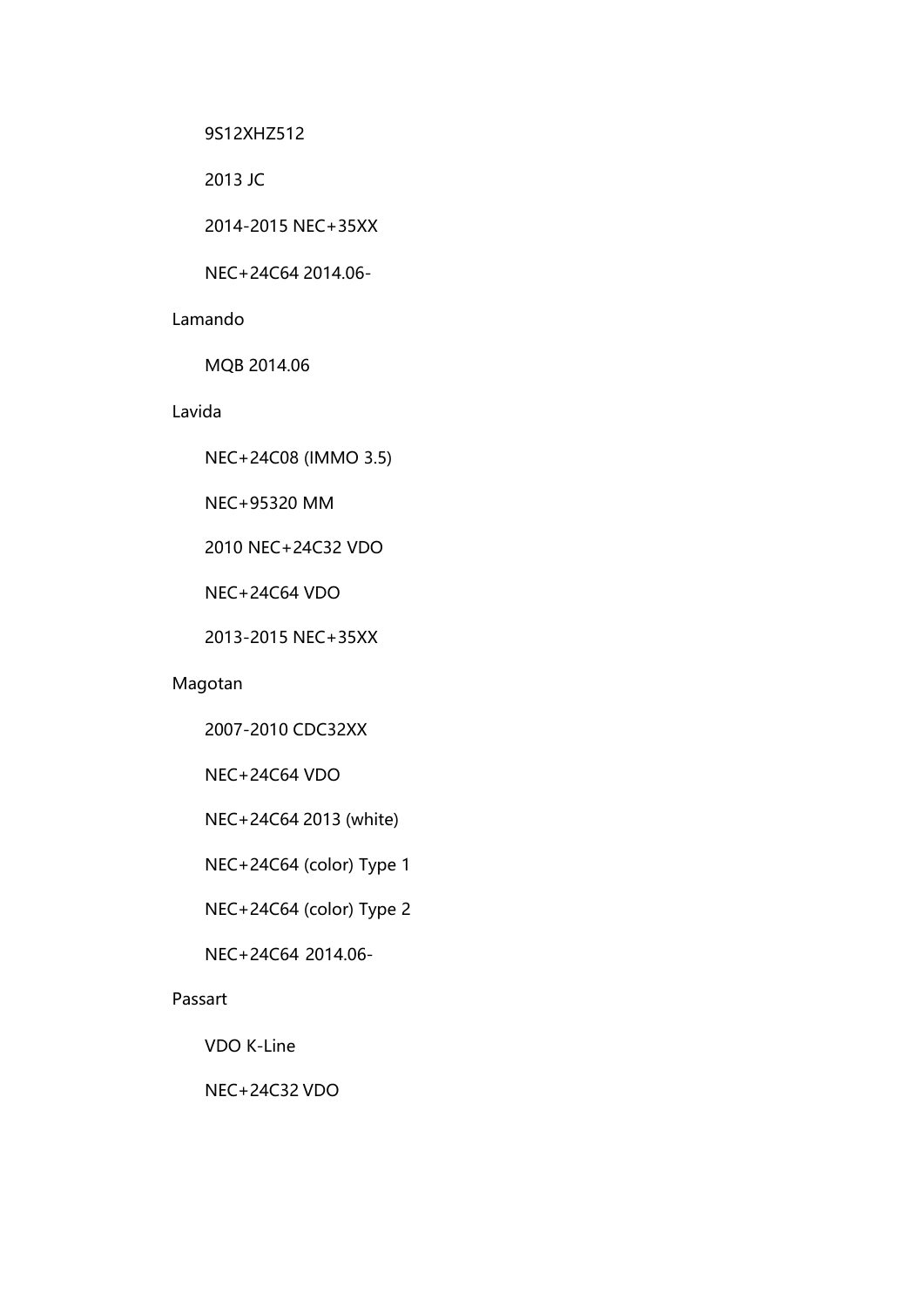NEC+24C64 VDO

NEC+24C642013(white)

NEC+24C64(Color)(Type 1)

NEC+24C64(Color)(Type 2)

NEC+24C64(2014.06-)

B8 MQB(2014.06-)

Phaeton 2003-2010

Polo

VDO K-Line

2010 NEC+24C32 VDO

NEC+24C64 VD0

NEC+95320 MM

NEC+24C64 2013(white)

2013-2015NEC+35XX

MQB(2014.06-)

2010 VW Polo not working

Routan(MPV)

2008-

2011-

Sagitar

2007-2010 CDC32XX(IMMO3.5)

NEC+24C64 VDO

NEC+24C642013(white)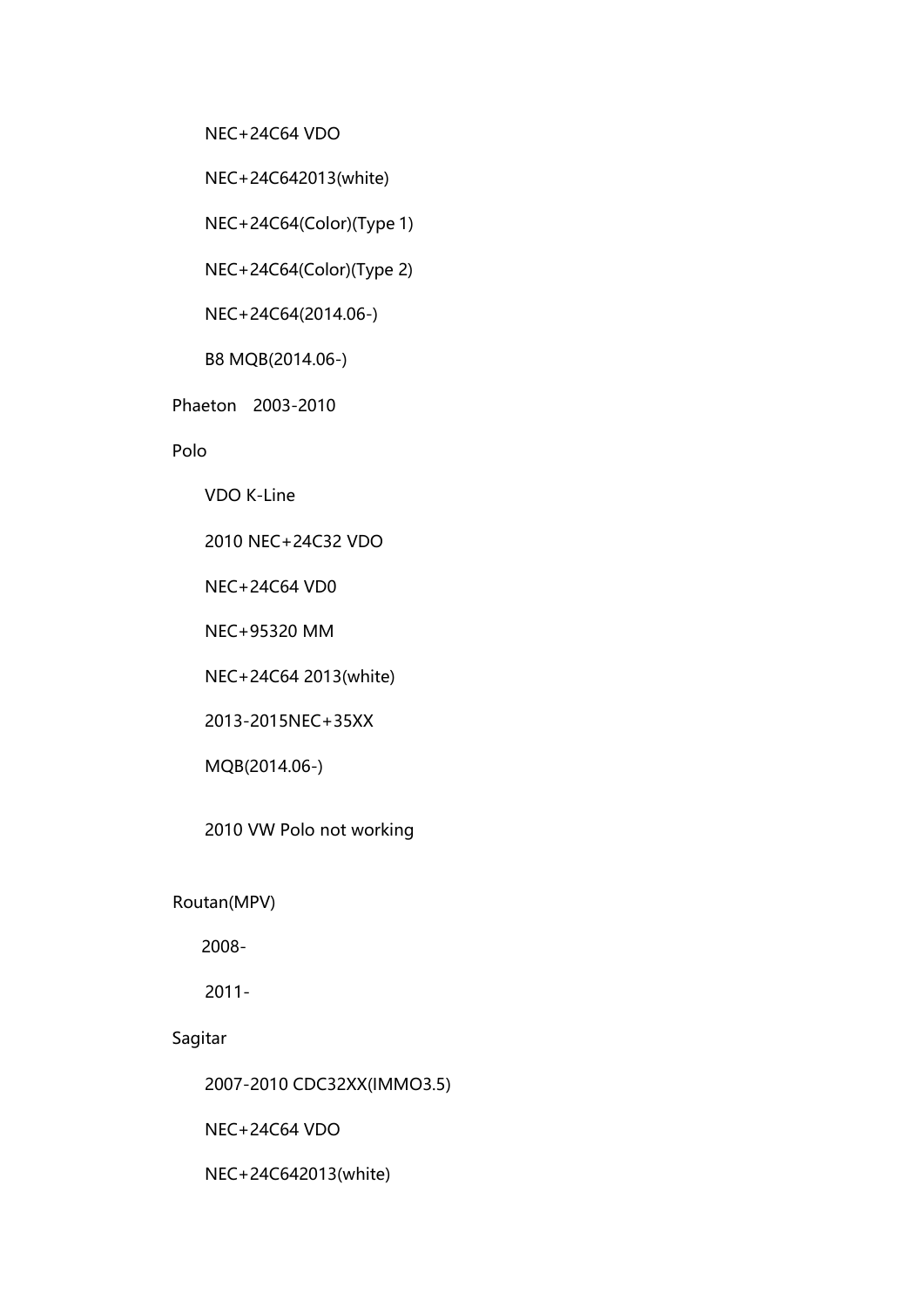```
NEC+24C64(Color)(Type 1)
```

```
NEC+24C64(Color)(Type 2)
```
NEC+24C64(2014.06-)

### Santana

2013-2015 NEC+35XX

# Scirocco

2008- CDC32XX

2008-NEC+24C32 VDO

NEC+24C64 VDO

NEC+24C642013(white)

NEC+24C64(Color)(Type 1)

NEC+24C64(Color)(Type 2)

NEC+24C64(2014.06-)

### Sharan

VDO K-Line

NEC+24C64 VDO

NEC+24C642013(white)

NEC+24C64(Color)(Type 1)

NEC+24C64(Color)(Type 2)

NEC+24C64(2014.06-)

# T5 and the contract of the contract of the contract of the contract of the contract of the contract of the contract of the contract of the contract of the contract of the contract of the contract of the contract of the con

VDO K-Line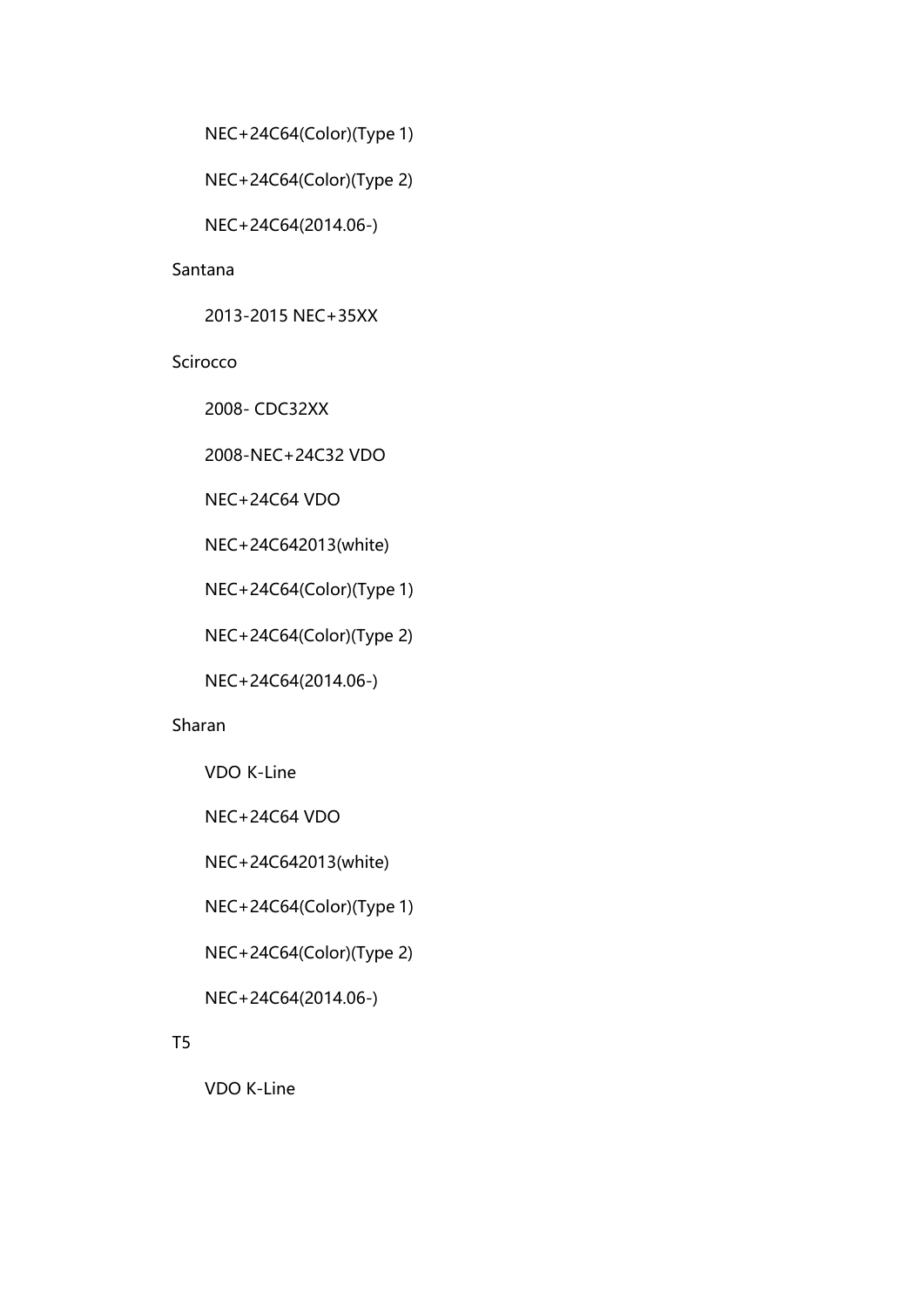NEC+24C32 VDO

NEC+24C64 VDO

NEC+24C642013(white)

NEC+24C64(Color)(Type 1)

NEC+24C64(Color)(Type 2)

NEC+24C64(2014.06-)

T6 and the contract of the contract of the contract of the contract of the contract of the contract of the contract of the contract of the contract of the contract of the contract of the contract of the contract of the con

NEC+24C64(2014.06-)

# Tiguan

2008- CDC32XX

2008-NEC+24C32 VDO

NEC+24C64 VDO

9S12XHZ512

NEC+95320MM

NEC+24C64 2013(white)

NEC+24C64(Color)(Type 1)

NEC+24C64(Color)(Type 2)

NEC+24C64(2014.06-)

MQB(2014.06-)

Touareg 2003-2010

Touran

2006- CDC32XX